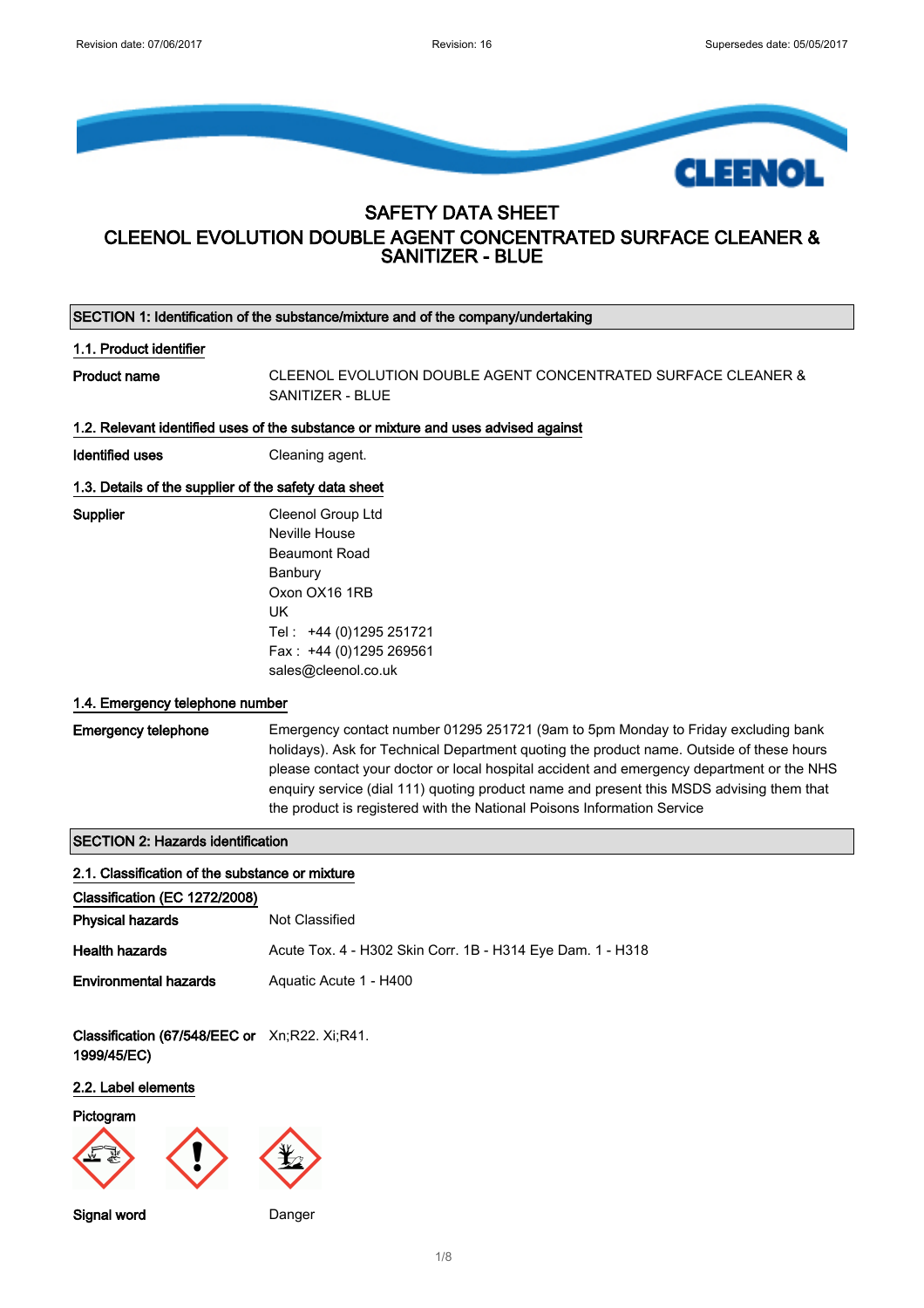| <b>Hazard statements</b>                                   | H302 Harmful if swallowed.<br>H314 Causes severe skin burns and eye damage.<br>H400 Very toxic to aquatic life.                                                                                                                                                                                                                                                                                                                    |                                                                                                                                                                                                                                                                                                                                                                                                                                                                                              |
|------------------------------------------------------------|------------------------------------------------------------------------------------------------------------------------------------------------------------------------------------------------------------------------------------------------------------------------------------------------------------------------------------------------------------------------------------------------------------------------------------|----------------------------------------------------------------------------------------------------------------------------------------------------------------------------------------------------------------------------------------------------------------------------------------------------------------------------------------------------------------------------------------------------------------------------------------------------------------------------------------------|
| <b>Precautionary statements</b>                            | P264 Wash contaminated skin thoroughly after handling.<br>P273 Avoid release to the environment.<br>P280 Wear protective gloves.<br>P280 Wear eye protection.<br>Rinse skin with water/ shower.<br>contact lenses, if present and easy to do. Continue rinsing.<br>P321 Specific treatment (see medical advice on this label).<br>P363 Wash contaminated clothing before reuse.<br>P391 Collect spillage.<br>P405 Store locked up. | P301+P310 IF SWALLOWED: Immediately call a POISON CENTER/ doctor.<br>P301+P330+P331 IF SWALLOWED: Rinse mouth. Do NOT induce vomiting.<br>P303+P361+P353 IF ON SKIN (or hair): Take off immediately all contaminated clothing.<br>P304+P340 IF INHALED: Remove person to fresh air and keep comfortable for breathing.<br>P305+P351+P338 IF IN EYES: Rinse cautiously with water for several minutes. Remove<br>P501 Dispose of contents/ container in accordance with national regulations. |
| Contains                                                   |                                                                                                                                                                                                                                                                                                                                                                                                                                    | FATTY ALCOHOL ETHOXYLATE, DIDECYL DIMETHYLAMMONIUM CHLORIDE                                                                                                                                                                                                                                                                                                                                                                                                                                  |
| Supplementary precautionary<br>statements                  | P270 Do not eat, drink or smoke when using this product.                                                                                                                                                                                                                                                                                                                                                                           |                                                                                                                                                                                                                                                                                                                                                                                                                                                                                              |
| 2.3. Other hazards                                         |                                                                                                                                                                                                                                                                                                                                                                                                                                    |                                                                                                                                                                                                                                                                                                                                                                                                                                                                                              |
| <b>Other Hazards</b>                                       | None                                                                                                                                                                                                                                                                                                                                                                                                                               |                                                                                                                                                                                                                                                                                                                                                                                                                                                                                              |
| <b>SECTION 3: Composition/information on ingredients</b>   |                                                                                                                                                                                                                                                                                                                                                                                                                                    |                                                                                                                                                                                                                                                                                                                                                                                                                                                                                              |
| 3.2. Mixtures                                              |                                                                                                                                                                                                                                                                                                                                                                                                                                    |                                                                                                                                                                                                                                                                                                                                                                                                                                                                                              |
| <b>FATTY ALCOHOL ETHOXYLATE</b><br>CAS number: 160901-19-9 |                                                                                                                                                                                                                                                                                                                                                                                                                                    | 30-60%                                                                                                                                                                                                                                                                                                                                                                                                                                                                                       |
| Classification<br>Acute Tox. 4 - H302<br>Eye Dam. 1 - H318 |                                                                                                                                                                                                                                                                                                                                                                                                                                    | Classification (67/548/EEC or 1999/45/EC)<br>Xn;R22. Xi;R41.                                                                                                                                                                                                                                                                                                                                                                                                                                 |
| 2-(2-BUTOXYETHOXY)ETHANOL                                  |                                                                                                                                                                                                                                                                                                                                                                                                                                    | 5-10%                                                                                                                                                                                                                                                                                                                                                                                                                                                                                        |
| CAS number: 112-34-5                                       | EC number: 203-961-6                                                                                                                                                                                                                                                                                                                                                                                                               |                                                                                                                                                                                                                                                                                                                                                                                                                                                                                              |
| Classification<br>Eye Irrit. 2 - H319                      |                                                                                                                                                                                                                                                                                                                                                                                                                                    | Classification (67/548/EEC or 1999/45/EC)<br>Xi;R36                                                                                                                                                                                                                                                                                                                                                                                                                                          |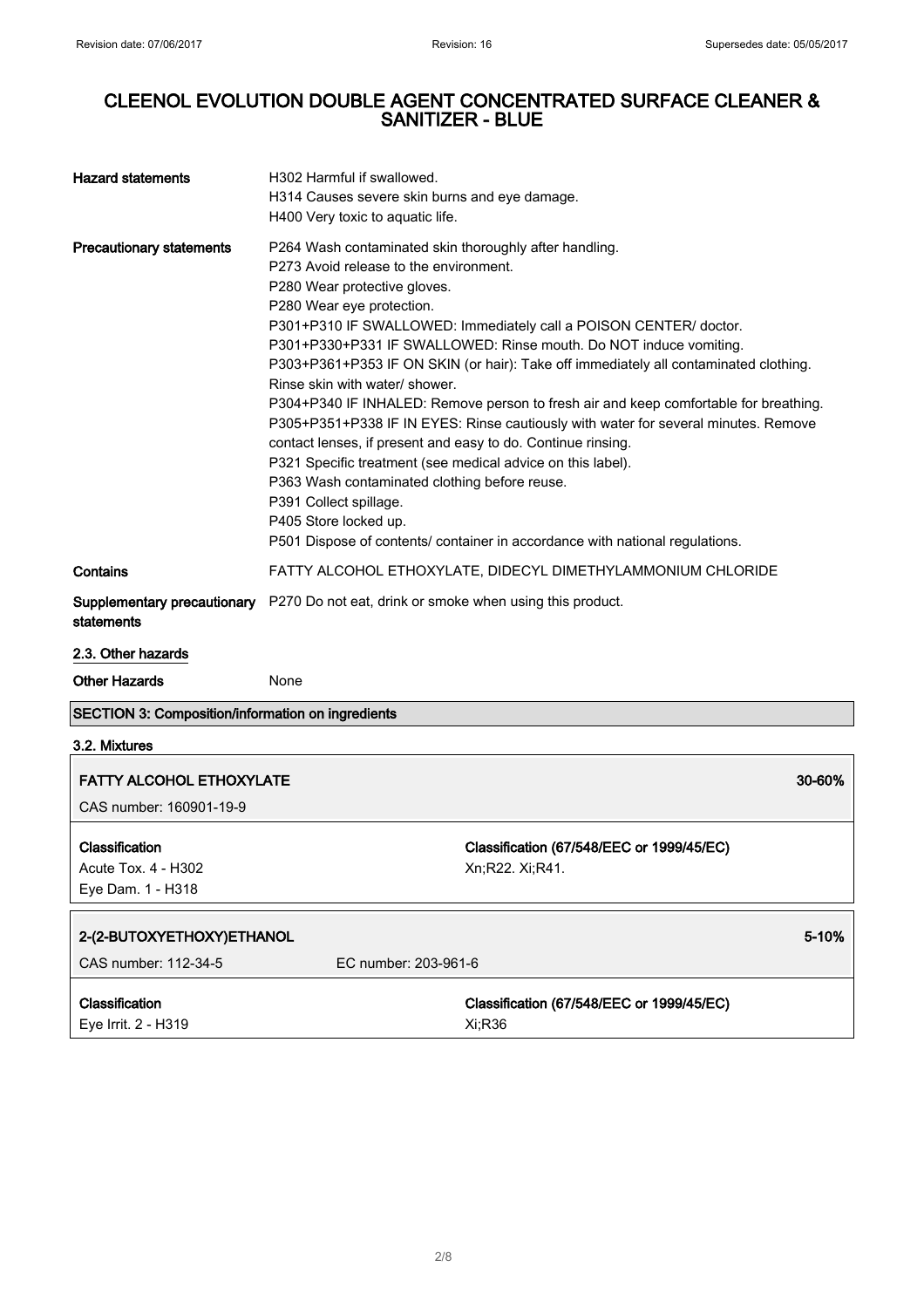| DIDECYL DIMETHYLAMMONIUM CHLORIDE                                                                                                                                     |                                                                                    | $5 - 10%$ |
|-----------------------------------------------------------------------------------------------------------------------------------------------------------------------|------------------------------------------------------------------------------------|-----------|
| CAS number: 7173-51-5                                                                                                                                                 | EC number: 230-525-2                                                               |           |
| M factor (Acute) = $10$                                                                                                                                               |                                                                                    |           |
| Classification<br>Met. Corr. 1 - H290<br>Acute Tox. 4 - H302<br>Skin Corr. 1B - H314<br>Eye Dam. 1 - H318<br>Aquatic Acute 1 - H400                                   | Classification (67/548/EEC or 1999/45/EC)<br>C;R34 Xn;R22                          |           |
| <b>BRONOPOL (INN)</b>                                                                                                                                                 |                                                                                    | 1%        |
| CAS number: 52-51-7                                                                                                                                                   | EC number: 200-143-0                                                               |           |
| M factor (Acute) = $10$                                                                                                                                               |                                                                                    |           |
| Classification<br>Acute Tox. 4 - H302<br><b>Acute Tox. 4 - H312</b><br>Skin Irrit. 2 - H315<br>Eye Dam. 1 - H318<br><b>STOT SE 3 - H335</b><br>Aquatic Acute 1 - H400 | Classification (67/548/EEC or 1999/45/EC)<br>Xn;R21/22 Xi;R37/38,R41 N;R50         |           |
|                                                                                                                                                                       | The Full Text for all R-Phrases and Hazard Statements are Displayed in Section 16. |           |

| 4.1. Description of first aid measures                                          |                                                                                                                                                                                                                    |  |
|---------------------------------------------------------------------------------|--------------------------------------------------------------------------------------------------------------------------------------------------------------------------------------------------------------------|--|
| Inhalation                                                                      | Move affected person to fresh air at once. Rinse nose and mouth with water. Get medical<br>attention if any discomfort continues.                                                                                  |  |
| Ingestion                                                                       | Never give anything by mouth to an unconscious person. Do not induce vomiting. Rinse<br>mouth thoroughly with water. Get medical attention if any discomfort continues.                                            |  |
| <b>Skin contact</b>                                                             | Remove affected person from source of contamination. Remove contaminated clothing. Wash<br>skin thoroughly with soap and water. Get medical attention if irritation persists after washing.                        |  |
| Eye contact                                                                     | Remove affected person from source of contamination. Remove any contact lenses and open<br>eyelids wide apart. Continue to rinse for at least 15 minutes. Get medical attention<br>immediately. Continue to rinse. |  |
|                                                                                 | 4.2. Most important symptoms and effects, both acute and delayed                                                                                                                                                   |  |
| Inhalation                                                                      | May be harmful if inhaled.                                                                                                                                                                                         |  |
| Ingestion                                                                       | May be harmful if swallowed.                                                                                                                                                                                       |  |
| <b>Skin contact</b>                                                             | May be harmful in contact with skin.                                                                                                                                                                               |  |
| Eye contact                                                                     | May cause serious eye damage.                                                                                                                                                                                      |  |
| 4.3. Indication of any immediate medical attention and special treatment needed |                                                                                                                                                                                                                    |  |
| <b>Specific treatments</b>                                                      | Seek medical attention if irritation or symptoms persist. Symptomatic treatment                                                                                                                                    |  |
|                                                                                 |                                                                                                                                                                                                                    |  |

### SECTION 5: Firefighting measures

SECTION 4: First aid measures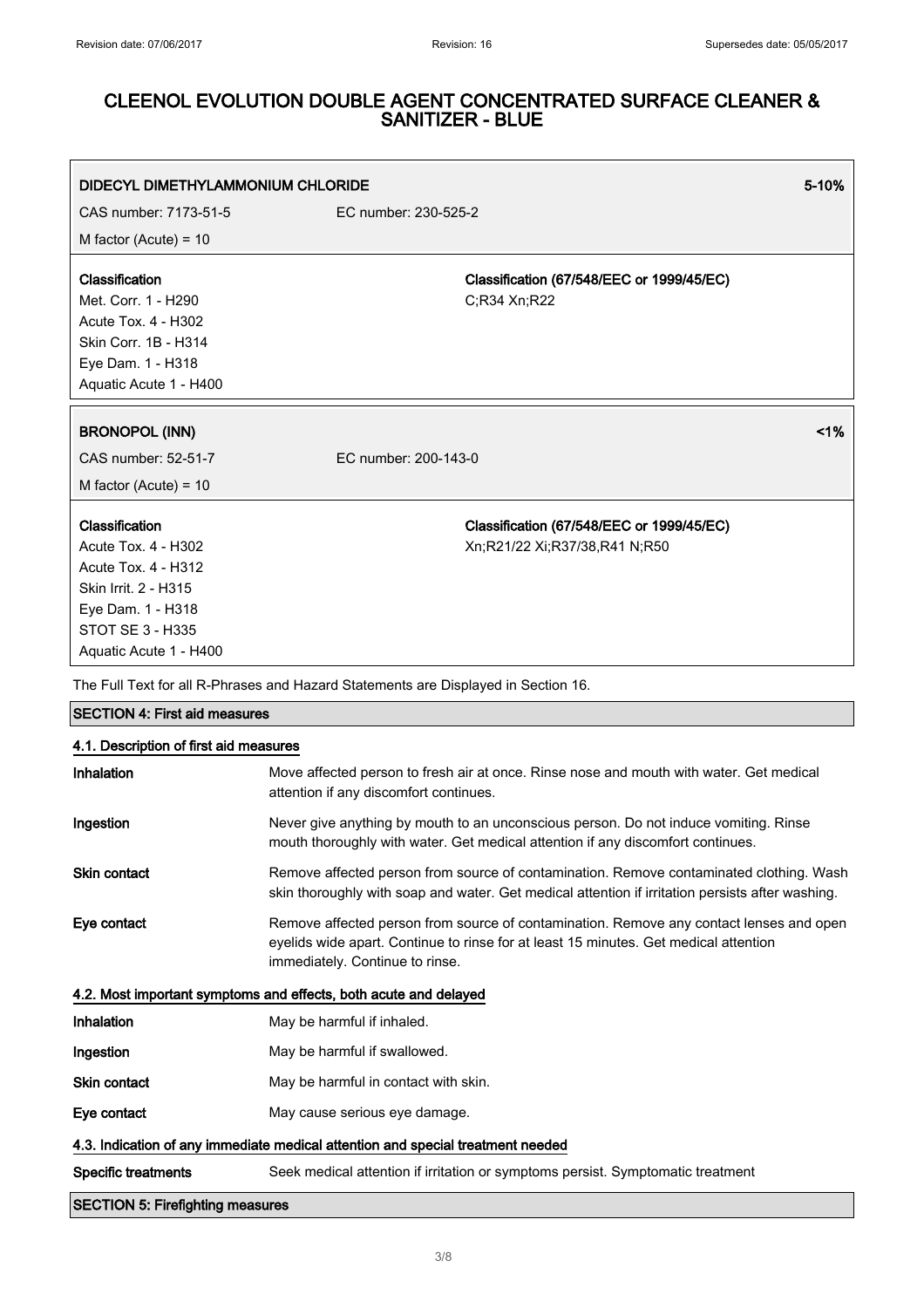### 5.1. Extinguishing media

Suitable extinguishing media The product is not flammable. Use fire-extinguishing media suitable for the surrounding fire.

### 5.2. Special hazards arising from the substance or mixture

| Specific hazards | Burning may produce irritating, toxic and obnoxious fumes. |
|------------------|------------------------------------------------------------|
|                  | Oxides of Carbon, Nitrogen and Sulphur.                    |

#### 5.3. Advice for firefighters

Special protective equipment for firefighters Wear positive-pressure self-contained breathing apparatus (SCBA) and appropriate protective clothing.

### SECTION 6: Accidental release measures

### 6.1. Personal precautions, protective equipment and emergency procedures

Personal precautions Wear protective clothing as described in Section 8 of this safety data sheet.

### 6.2. Environmental precautions

Environmental precautions Avoid or minimise the creation of any environmental contamination.

### 6.3. Methods and material for containment and cleaning up

Methods for cleaning up Stop leak if possible without risk. Absorb in vermiculite, dry sand or earth and place into containers. Flush contaminated area with plenty of water. Avoid the spillage or runoff entering drains, sewers or watercourses.

#### 6.4. Reference to other sections

### SECTION 7: Handling and storage

### 7.1. Precautions for safe handling

Usage precautions **Avoid spilling.** Avoid contact with skin and eyes.

#### 7.2. Conditions for safe storage, including any incompatibilities

| Storage precautions      | Store in tightly-closed, original container in a dry, cool and well-ventilated place. Keep only in<br>the original container. |
|--------------------------|-------------------------------------------------------------------------------------------------------------------------------|
| Storage class            | Chemical storage.                                                                                                             |
| 7.3. Specific end use(s) |                                                                                                                               |
| Specific end use(s)      | The identified uses for this product are detailed in Section 1.2.                                                             |

SHELF LIFE OF DILUTION 12 MONTHS

### SECTION 8: Exposure Controls/personal protection

### 8.1. Control parameters

Ingredient comments WEL = Workplace Exposure Limits

#### 8.2. Exposure controls

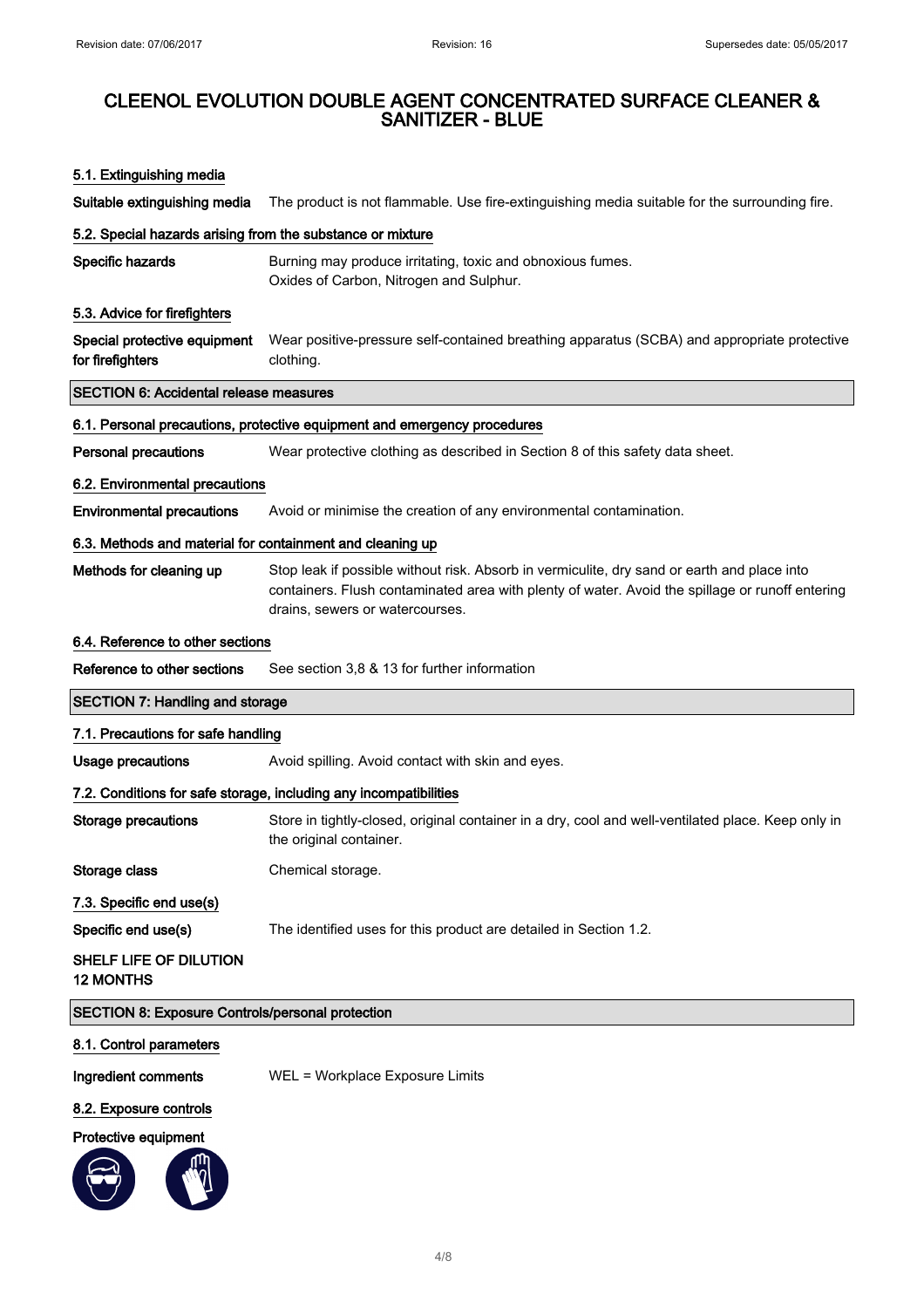| Appropriate engineering<br>controls | Not relevant.                                                                                                                                                                                                                                                                                                      |
|-------------------------------------|--------------------------------------------------------------------------------------------------------------------------------------------------------------------------------------------------------------------------------------------------------------------------------------------------------------------|
| Eye/face protection                 | Eyewear complying with an approved standard should be worn if a risk assessment indicates<br>eye contact is possible. Personal protective equipment for eye and face protection should<br>comply with European Standard EN166. The following protection should be worn: Chemical<br>splash goggles or face shield. |
| Hand protection                     | Chemical-resistant, impervious gloves complying with an approved standard should be worn if<br>a risk assessment indicates skin contact is possible. To protect hands from chemicals, gloves<br>should comply with European Standard EN374.                                                                        |
| Other skin and body<br>protection   | Wear appropriate clothing to prevent any possibility of skin contact.                                                                                                                                                                                                                                              |
| Hygiene measures                    | Do not smoke in work area. Wash at the end of each work shift and before eating, smoking<br>and using the toilet. Promptly remove any clothing that becomes contaminated. Use<br>appropriate skin cream to prevent drying of skin. When using do not eat, drink or smoke.                                          |
| Respiratory protection              | No specific recommendations. Respiratory protection may be required if excessive airborne<br>contamination occurs.                                                                                                                                                                                                 |

# SECTION 9: Physical and Chemical Properties

### 9.1. Information on basic physical and chemical properties

| Appearance                                  | Liquid.                                                                                        |
|---------------------------------------------|------------------------------------------------------------------------------------------------|
| Colour                                      | Blue.                                                                                          |
| Odour                                       | Characteristic.                                                                                |
| pH                                          | $8 - 10$                                                                                       |
| Initial boiling point and range             | 100°C @ 760 mm Hg                                                                              |
| <b>Relative density</b>                     | 1.004 @ 20°C                                                                                   |
| 9.2. Other information                      |                                                                                                |
| Other information                           | None.                                                                                          |
| <b>SECTION 10: Stability and reactivity</b> |                                                                                                |
| 10.1. Reactivity                            |                                                                                                |
| <b>Reactivity</b>                           | No test data specifically related to reactivity available for this product or its ingredients. |
| 10.2. Chemical stability                    |                                                                                                |
| <b>Stability</b>                            | Stable at normal ambient temperatures.                                                         |
| 10.3. Possibility of hazardous reactions    |                                                                                                |
| Possibility of hazardous<br>reactions       | None known.                                                                                    |
| 10.4. Conditions to avoid                   |                                                                                                |
| Conditions to avoid                         | Avoid excessive heat for prolonged periods of time.                                            |
| 10.5. Incompatible materials                |                                                                                                |
| <b>Materials to avoid</b>                   | None known.                                                                                    |
| 10.6. Hazardous decomposition products      |                                                                                                |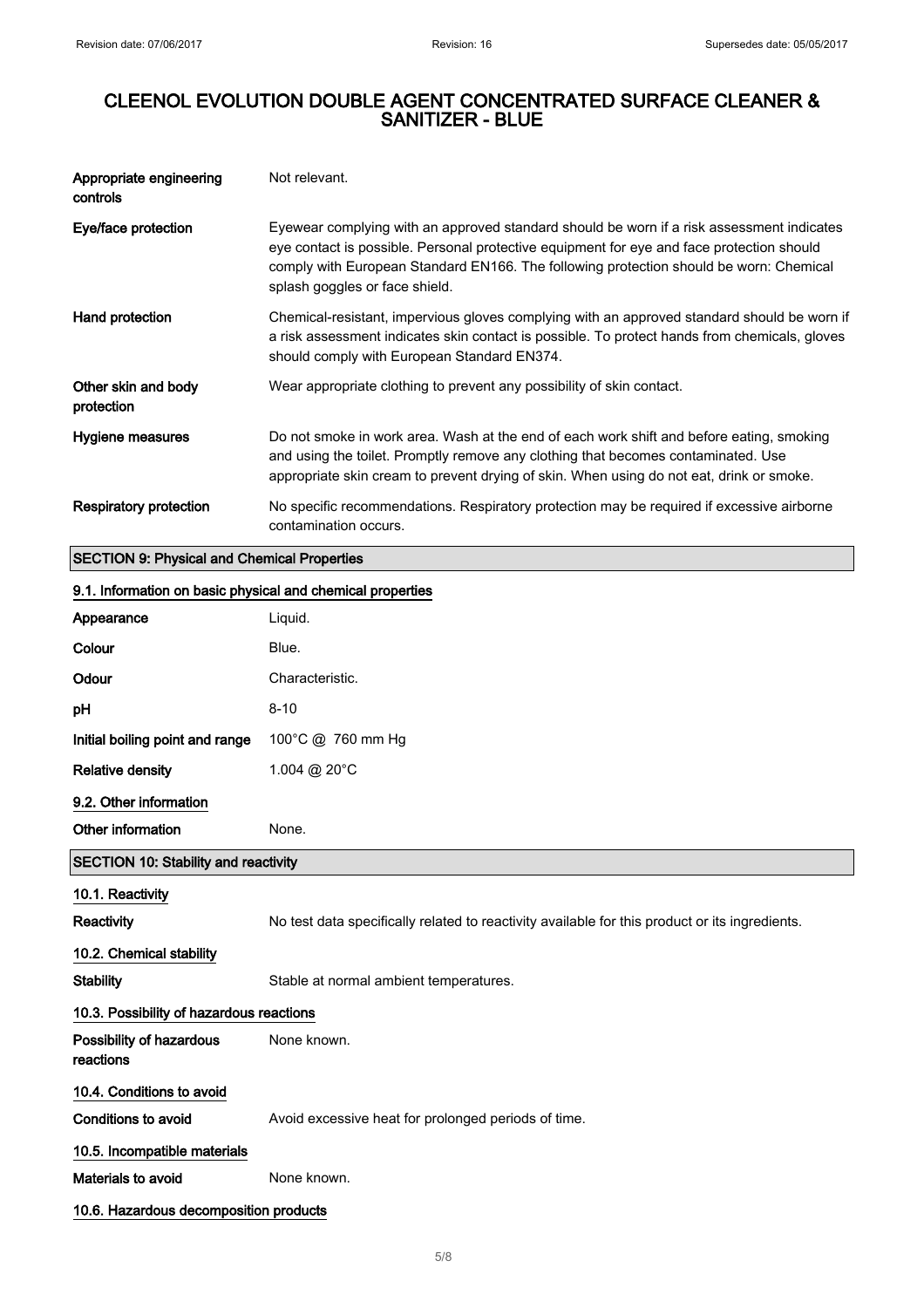$\overline{\phantom{0}}$ 

# CLEENOL EVOLUTION DOUBLE AGENT CONCENTRATED SURFACE CLEANER & SANITIZER - BLUE

| Hazardous decomposition | Fire creates: Carbon monoxide (CO). Carbon dioxide (CO2). |
|-------------------------|-----------------------------------------------------------|
| products                |                                                           |
|                         |                                                           |

| SECTION 11: Toxicological information      |                                                                                                                                                   |  |
|--------------------------------------------|---------------------------------------------------------------------------------------------------------------------------------------------------|--|
| 11.1. Information on toxicological effects |                                                                                                                                                   |  |
| Acute toxicity - oral                      |                                                                                                                                                   |  |
| ATE oral (mg/kg)                           | 1,282.05128205                                                                                                                                    |  |
|                                            |                                                                                                                                                   |  |
| Inhalation                                 | Gas or vapour in high concentrations may irritate the respiratory system. Symptoms following<br>overexposure may include the following: Coughing. |  |
| Ingestion                                  | May cause discomfort if swallowed.                                                                                                                |  |
| Skin contact                               | May cause sensitisation by skin contact.                                                                                                          |  |
| Eye contact                                | Risk of serious damage to eyes.                                                                                                                   |  |
| <b>SECTION 12: Ecological Information</b>  |                                                                                                                                                   |  |
| <b>Ecotoxicity</b>                         | Not regarded as dangerous for the environment.                                                                                                    |  |
| 12.1. Toxicity                             |                                                                                                                                                   |  |
| <b>Toxicity</b>                            | The product is not believed to present a hazard due to its physical nature.                                                                       |  |
| 12.2. Persistence and degradability        |                                                                                                                                                   |  |
|                                            | Persistence and degradability The product is biodegradable.                                                                                       |  |
| 12.3. Bioaccumulative potential            |                                                                                                                                                   |  |
| <b>Bioaccumulative potential</b>           | No data available on bioaccumulation.                                                                                                             |  |
| 12.4. Mobility in soil                     |                                                                                                                                                   |  |
| <b>Mobility</b>                            | The product is soluble in water.                                                                                                                  |  |
| 12.5. Results of PBT and vPvB assessment   |                                                                                                                                                   |  |
| Results of PBT and vPvB<br>assessment      | This product does not contain any substances classified as PBT or vPvB.                                                                           |  |
| 12.6. Other adverse effects                |                                                                                                                                                   |  |
| Other adverse effects                      | None known.                                                                                                                                       |  |
| <b>SECTION 13: Disposal considerations</b> |                                                                                                                                                   |  |
| 13.1. Waste treatment methods              |                                                                                                                                                   |  |
| <b>Disposal methods</b>                    | Dispose of waste to licensed waste disposal site in accordance with the requirements of the<br>local Waste Disposal Authority.                    |  |
| <b>SECTION 14: Transport information</b>   |                                                                                                                                                   |  |
| 14.1. UN number                            |                                                                                                                                                   |  |
| UN No. (ADR/RID)                           | 1760                                                                                                                                              |  |
| UN No. (IMDG)                              | 1760                                                                                                                                              |  |
| UN No. (ICAO)                              | 1760                                                                                                                                              |  |
|                                            |                                                                                                                                                   |  |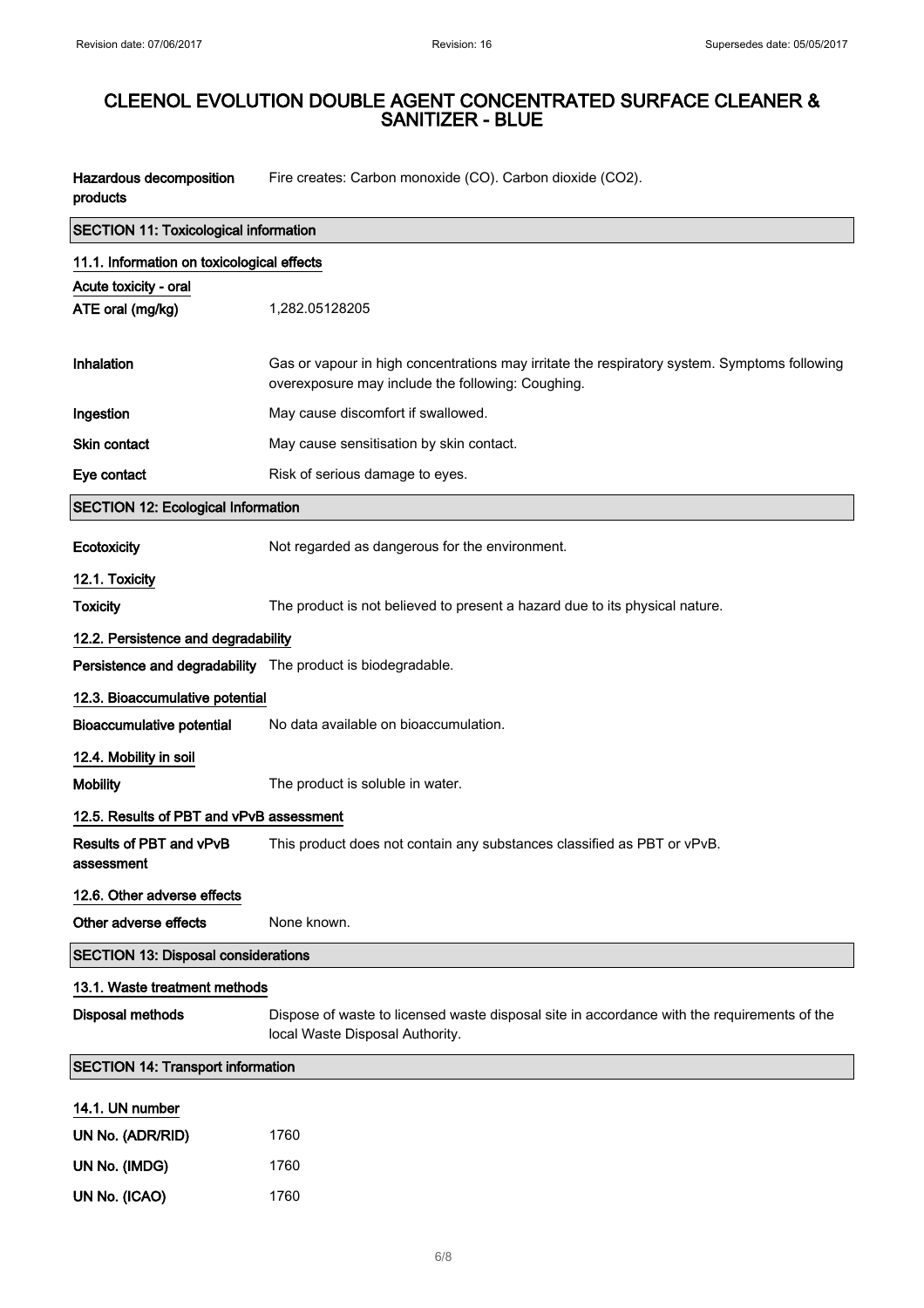| UN No. (ADN)                                                             | 1760                                                    |
|--------------------------------------------------------------------------|---------------------------------------------------------|
| 14.2. UN proper shipping name                                            |                                                         |
| Proper shipping name<br>(ADR/RID)                                        | CORROSIVE LIQUID, N.O.S. CONTAINS BENZALKONIUM CHLORIDE |
| Proper shipping name (IMDG) CORROSIVE LIQUID, N.O.S.                     |                                                         |
| Proper shipping name (ICAO) CORROSIVE LIQUID, N.O.S.                     |                                                         |
| Proper shipping name (ADN) CORROSIVE LIQUID, N.O.S.                      |                                                         |
| 14.3. Transport hazard class(es)                                         |                                                         |
| <b>ADR/RID class</b>                                                     | 8                                                       |
| <b>ADR/RID classification code</b>                                       | C9                                                      |
| <b>ADR/RID label</b>                                                     | 8                                                       |
| <b>IMDG class</b>                                                        | 8                                                       |
| ICAO class/division                                                      | 8                                                       |
| <b>ADN class</b>                                                         | 8                                                       |
| <b>Transport labels</b>                                                  |                                                         |
|                                                                          |                                                         |
| 14.4. Packing group                                                      |                                                         |
| <b>ADR/RID packing group</b>                                             | $\mathbf{III}$                                          |
| <b>IMDG packing group</b>                                                | $\mathbf{III}$                                          |
| ADN packing group                                                        | $\mathbf{III}$                                          |
| ICAO packing group                                                       | $\mathbf{III}$                                          |
| 14.5. Environmental hazards                                              |                                                         |
| Environmentally hazardous substance/marine pollutant<br>No.              |                                                         |
| 14.6. Special precautions for user                                       |                                                         |
| <b>EmS</b>                                                               | F-A, S-B                                                |
| <b>ADR transport category</b>                                            | 3                                                       |
| <b>Emergency Action Code</b>                                             | 2X                                                      |
| <b>Hazard Identification Number</b><br>(ADR/RID)                         | 80                                                      |
| <b>Tunnel restriction code</b>                                           | (E)                                                     |
| 14.7. Transport in bulk according to Annex II of MARPOL and the IBC Code |                                                         |
| <b>SECTION 15: Regulatory information</b>                                |                                                         |

15.1. Safety, health and environmental regulations/legislation specific for the substance or mixture